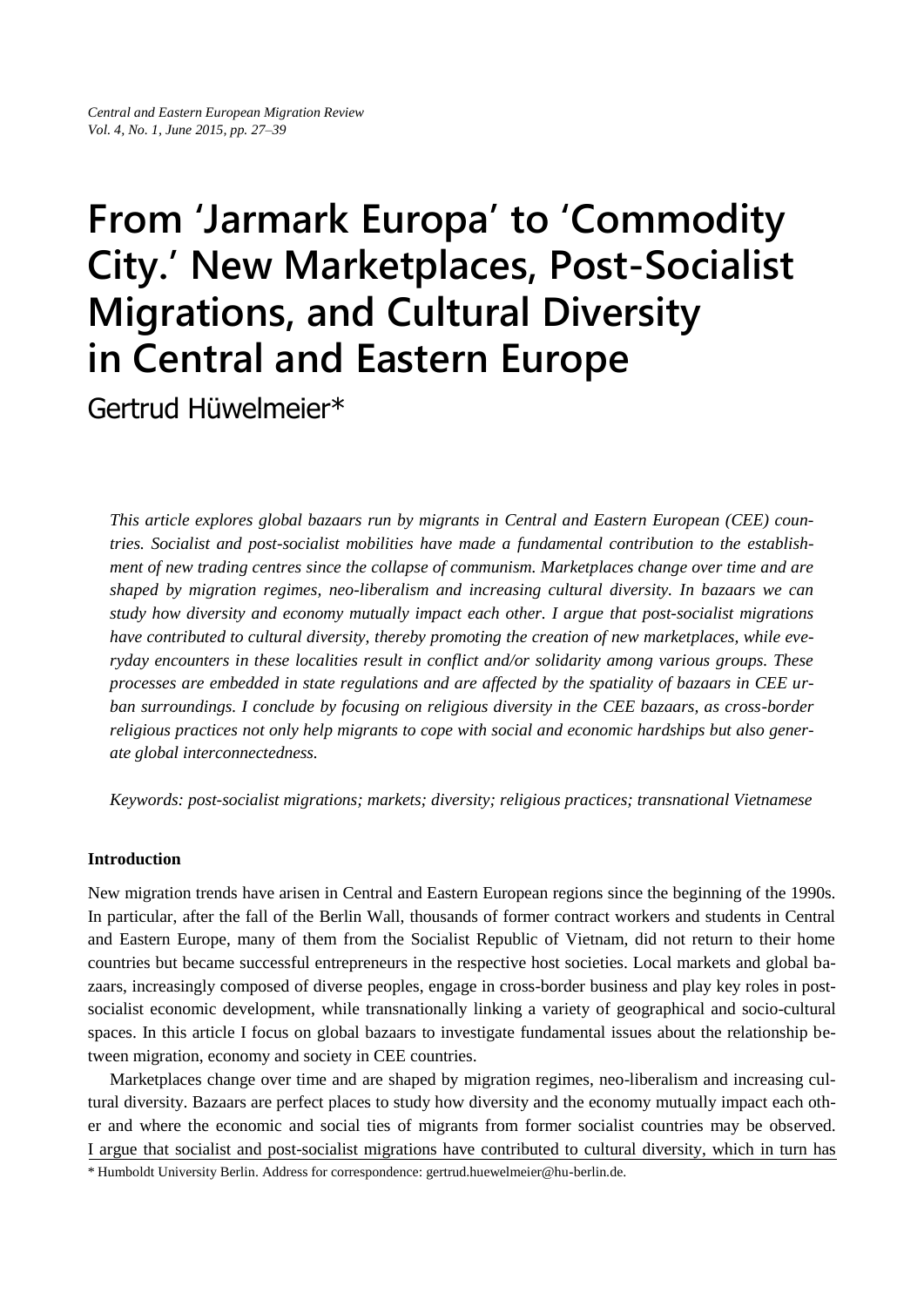promoted the creation of new marketplaces, while everyday encounters in these localities result in conflict and/or solidarity among various groups. These processes are embedded in state regulations and are affected by the spatiality of bazaars in CEE urban surroundings. As religion plays a crucial role in dealing with social and economic hardship in the diaspora, I conclude by focusing on the performance of religious practices in CEE marketplaces.

This article, which is based on ethnographic fieldwork in February and March 2012 in a new global trading centre in Wólka Kosowska, Warsaw, addresses questions of socialist and post-socialist pathways of migration and the maintenance of transnational social, economic and religious ties after socialism. Fieldwork in 'Commodity City' included visits to the marketplace, informal interviews with locals, traders and clients, encounters with market management, a visit to the newly opened kindergarten within the market's grounds, an interview with the government's foreign affairs representative in Wólka Kosowska, meetings with religious experts in a nearby pagoda, and invitations to dinner in the homes of some of the traders. In addition, I visited other markets in Warsaw, including the site of the '*Jarmark Europa*' bazaar, demolished in 2008, and the former stadium that was still under construction in preparation for the European soccer championship in summer 2012. I conducted fieldwork with the help of a Polish and a Vietnamese research assistant. Throughout this article, I also draw on some of my findings in multi-ethnic bazaars in the eastern part of Berlin and in Prague, where I also carried out fieldwork.<sup>1</sup> Like 'Commodity City,' these places are run by transnational Vietnamese and migrants from other countries and are thus nodes of encounter and intercultural relationships.

#### **Markets and diversity**

Marketplaces, and global trading centres and bazaars in particular, are sites of exchange in which the social, cultural, political and economic aspects of everyday life and the transnational ties of people impact on the encounters between various groups, such as migrants, locals, clients, traders and political authorities. There is a whole range of different markets across various countries, including night markets, street markets, periodic markets and global trading centres. The present article focuses on multi-ethnic bazaars in CEE countries, both because they spread after the collapse of communism and because they form a microcosm of a set of processes and practices that have not yet been sufficiently researched.

As many scholars have highlighted, markets already existed in the communist economy and thus were important places for the distribution of goods (Hann and Hann 1992 on border markets in Turkey; Sik, Wallace 1999; Nyiri 2007 on Chinese bazaars in Budapest; Marcińczak and van der Velde 2008 on bazaars in Poland). However, most of these were open-air markets (OAMs) where regulation was weak and where profit-making occurred through both legal and illegal activities, including pick-pocketing, speculation and the resale of stolen or smuggled goods. *As a consequence, OAMs in the communist economy were continually under the threat of police raids or – at best – tolerated as suspicious but irrelevant distortions of the production and distribution system* (Sik, Wallace 1999: 697). After the collapse of communism, some of these markets were transformed into more formal places, with territory that was bought by foreign investors. Generally a market's management is responsible for the private locality and local authorities attempt careful monitoring of the space (Hüwelmeier 2013b).

Markets are places of many kinds of interaction and intersection. They are not just the places where traders meet clients, but localities where many people with different interests and backgrounds come together. Drawing on recent conceptual debates surrounding markets and diversity (Hiebert, Rath, Vertovec 2014) I outline several characteristics of everyday life in global bazaars that deserve more detailed scrutiny. First, most entrepreneurs in the markets I studied did not have any formal training before they started their busi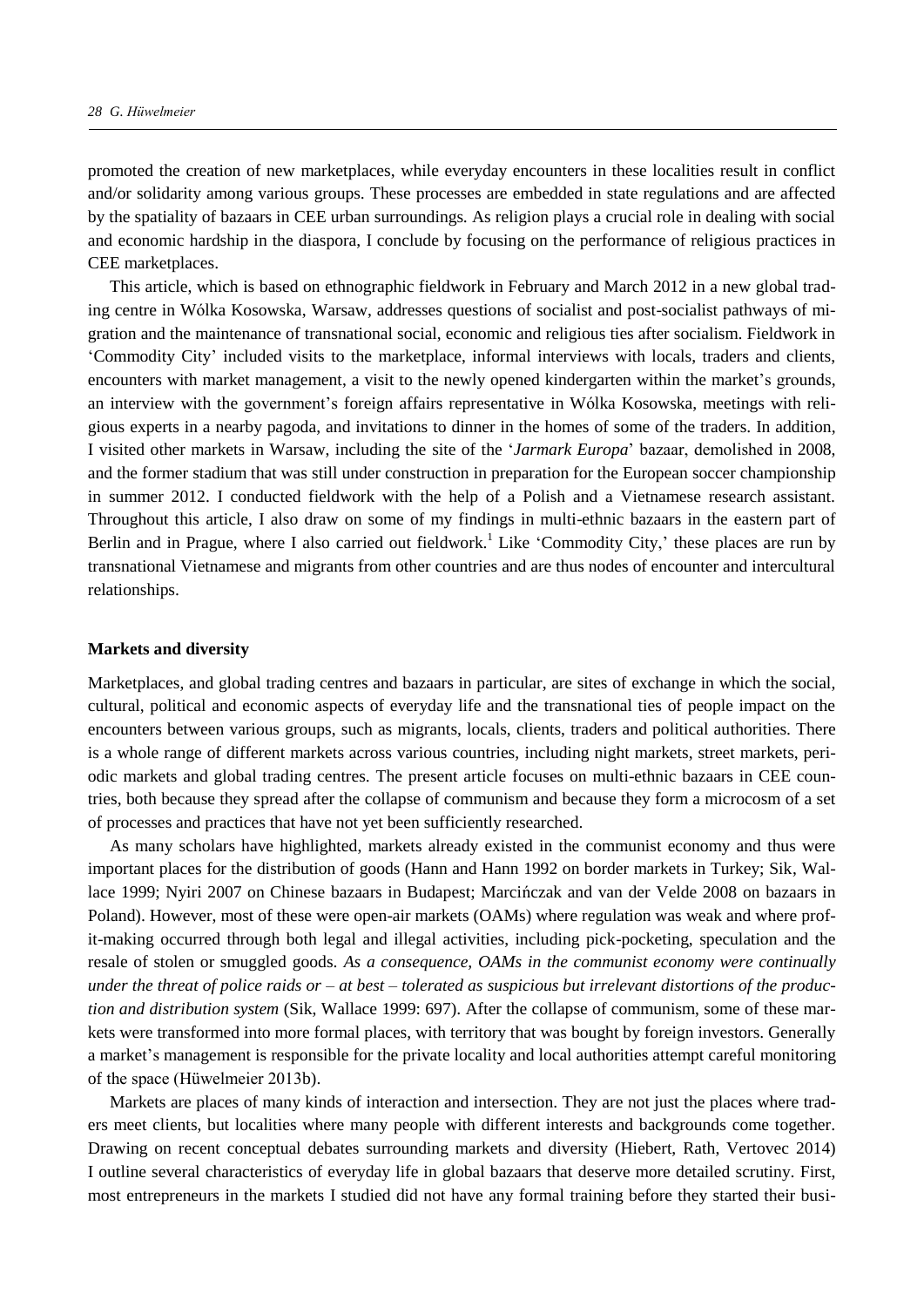ness. Nearly all had come from different countries and a majority had migration experiences before they started engaging in trading. Second, very often, traders do not have full command of the local language and therefore hire local residents. Third, unlike in street markets, traders have to pay high rents to obtain a permit to sell goods in a particular place such as in a global trading centre or a wholesale market. The markets I studied in CEE countries, such as the *Dong Xuan* Centre in the eastern part of Berlin (Hüwelmeier 2013b) and the *Sapa* market in Prague (Hüwelmeier, in press) are, like 'Commodity City' in Warsaw and a migrantrun market in Bratislava (Hlinčíková, in this volume), the most diverse parts of the cities. At the same time, as people with various backgrounds may live different and separate everyday lives in their respective host cities, markets are localities where they come together, bargain, eat and drink. Markets are nodes of social and economic encounter, where locals and non-locals interact in various ways. Therefore, diversity is a matter of *configurations of co-present ethnicities, cultures, languages and religions* (Hiebert, Rath, Vertovec 2014: 3) and, in addition, includes other variables such as legal status, gender and class (Vertovec 2007) that cannot all be addressed in this contribution.

In the following, questions include the impact of diversity on the establishment and operation of post-socialist bazaars. In particular, I ask whether bazaars play a role in learning how to coexist across differences, how engagement in markets influences inter-group relationships in the long run, and whether markets contribute to changing cultural landscapes in urban and suburban spaces. As the establishment of the *Jarmark Europa* in Warsaw is a result of the collapse of communism and closely connected with the growing complexity of global migration, the following section draws on socialist pathways of migration with a focus on Vietnamese in Poland and other CEE countries. I continue by analysing the creation of transnational social and economic ties after the fall of communism by focusing on Vietnamese in CEE countries, their work lives in global bazaars and their encounters with other ethnic groups and locals. In the last section I point to Vietnamese's transnational religious practices in Poland, as these are important for economic success and thus closely connected to bazaar life.

#### **Socialist migrations and post-socialist mobilities – Vietnam's many diasporas**

Central Europe has a long tradition of migration, predominantly from East to West, starting from the mid-nineteenth century. After the Second World War more than 15 million people were displaced, among them 12 million ethnic Germans. Due to the Cold War separation, about 14 million people left for the West (Wallace, Stola 2001: 13–14). During the socialist period, international migration in CEE was tightly controlled, with exceptions for politically motivated emigration from Hungary, the former Czechoslovakia and Poland. Migrant workers generally came within the framework of the COMECON, the Council for Mutual Economic Assistance (Okólski 1998). This economic organisation under the leadership of the Soviet Union included countries of the Eastern Bloc and a number of socialist states elsewhere. However, beginning in the 1980s, short-term commuting and suitcase tradingwas carried out by many people from various CEE countries working in Greece, for example, and included, among others, Romanians, Ukrainians and Moldavians travelling between Italy and their own country, Russians visiting the bazaar in Istanbul, Ukrainians and Byelorussians in Poland, and various groups of migrants working in the informal labour market (Sword 1999. Such movements *are historically rooted in patterns of mobility in the COMECON space even before 1989* (Morokvasic 2004: 10). These mobilities are also true for Vietnamese, many of whom came to Eastern European countries on student exchange programmes from the 1960s on and were part of what I have termed 'socialist pathways of migration' (Hüwelmeier 2011; in press).

As we have seen, a considerable number of Vietnamese migrated to socialist countries from the 1950s onwards as students, contract workers or experts providing expertise in such fields as science and industry,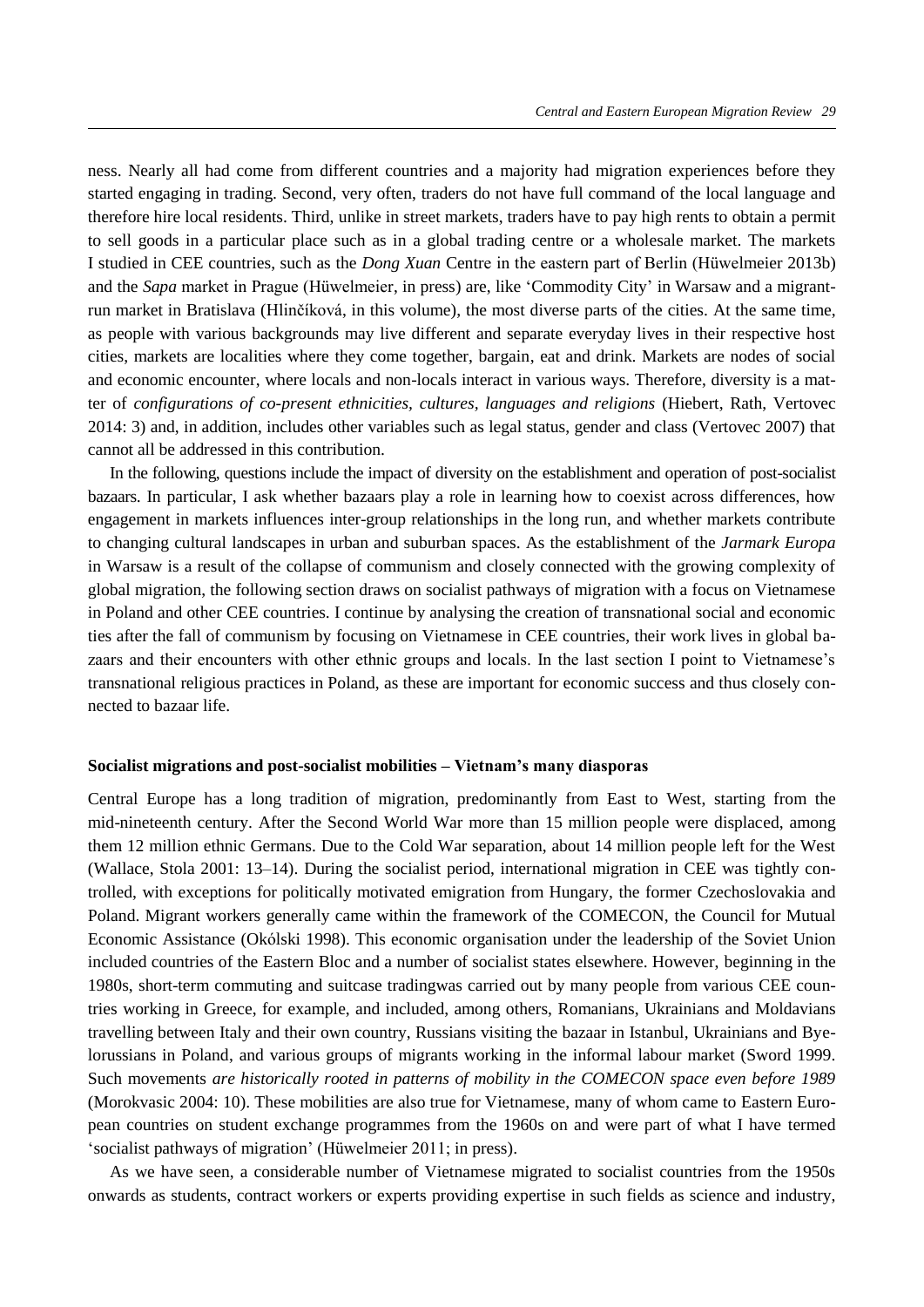as some did in Africa. They are therefore part of the global or 'international socialist ecumene' to be understood as imaginations of a *worldwide fraternal community forged by both states and individuals on the basis of enduring revolutionary solidarities and socialist 'friendships'* (Bayly 2009: 126). At present an 'enduring socialism,' as West and Raman (2009) have called ongoing processes exists in a number of these countries due to former ties of 'friendship' among socialist states. To date, little is known about Vietnam's many diasporas in CEE countries, the social, economic and religious ties of migrants and their 'socialist pathways of migration' (Hüwelmeier 2013b: 52)*.* While tens of thousands of people from Vietnam arrived in the eastern part of Germany, Poland, Czechoslovakia and other destinations such as Budapest and Moscow before 1990, students and contract workers alike, ethnographic studies about their everyday lives, migration experiences and transnational connections are still rare.

Therefore, in the following, I will briefly consider various groups of Vietnamese arriving in former socialist countries at different times. As much of the current discourse still refers to 'the' Vietnamese community in socialist countries, a term that assumes there is a single homogeneous group of Vietnamese with one distinctive culture, it is now time to refine the research lens to take into account the diverse groups of people from Vietnam who entered socialist countries at different times, with different objectives and in different places. Moreover, and this is important with regard to cultural diversity in the marketplaces that will be discussed below, Vietnamese from various regions in the country of origin, with different migration experiences, legal statuses and class background, meet other Vietnamese from different regions in Vietnam and migrants from various parts of the world. Hence, to begin with, it is important to look at the overall dispersion of Vietnamese worldwide in order to draw attention to Vietnam's many diasporas.

During the second half of the 1990s an estimated 2.3 million Vietnamese were living outside their home country – around 1 million in the US, 300 000 in France, 200 000 in Australia, 150 000 in Canada and 115 000 in Germany, among others. There were different groups and different waves of Vietnamese refugees leaving Vietnam after the end of the war in 1975 (Baumann 2000: 38; Hüwelmeier 2008: 133; 2014; in press). At the end of the 1970s, the West German government (Federal Republic of Germany) declared its acceptance of a contingent of 10 000 refugees from Vietnam, Cambodia and Laos. That same year, 1979, the contingent was increased to 20 000 and up to 1984 as many as 38 000 people from Indo-China had migrated to the Federal Republic of Germany, the majority of the refugees coming from South Vietnam.

Compared to the situation of the 'boat people' in the western part of Germany, the living and working conditions of the Vietnamese 'contract workers' in former East Germany were quite different. Starting in the 1950s, students from North Vietnam came to live in the German Democratic Republic (GDR), the socialist 'brotherland.' Between 1966 and 1986, 13 000 Vietnamese students and experts were trained in the former GDR. From the 1980s on, on the basis of contracts between the socialist GDR and socialist Vietnam, tens of thousands of Vietnamese migrants, most of them from North Vietnam, came to live and work in East Germany. Many former Vietnamese who had studied in the GDR in the late 1960s and 1970s returned to East Germany to work as interpreters for the tens of thousands of contract workers from Vietnam. They stayed for four or five years and eventually went back to their home country. Incorporation into the host society was not expected. Thousands of Vietnamese who arrived in CEE countries, including the GDR, in the late 1980s as contract workers did not return to Vietnam, but stayed in the reunified Germany and many became successful entrepreneurs. Some of them established close business connections with wholesale centres in Poland and other parts of the post-socialist world, run by Vietnamese, Chinese and other migrants. And many heard about *Jarmark Europa* in the Warsaw stadium in the 1990s and early 2000s.

After 1989, new migration trends arose in CEE countries, and population movements, documented and undocumented, substantially increased. Many people arrived from as far afield as India, China and Vietnam due to growing economies. In addition to the diversification of migrant groups, there was also a diversifica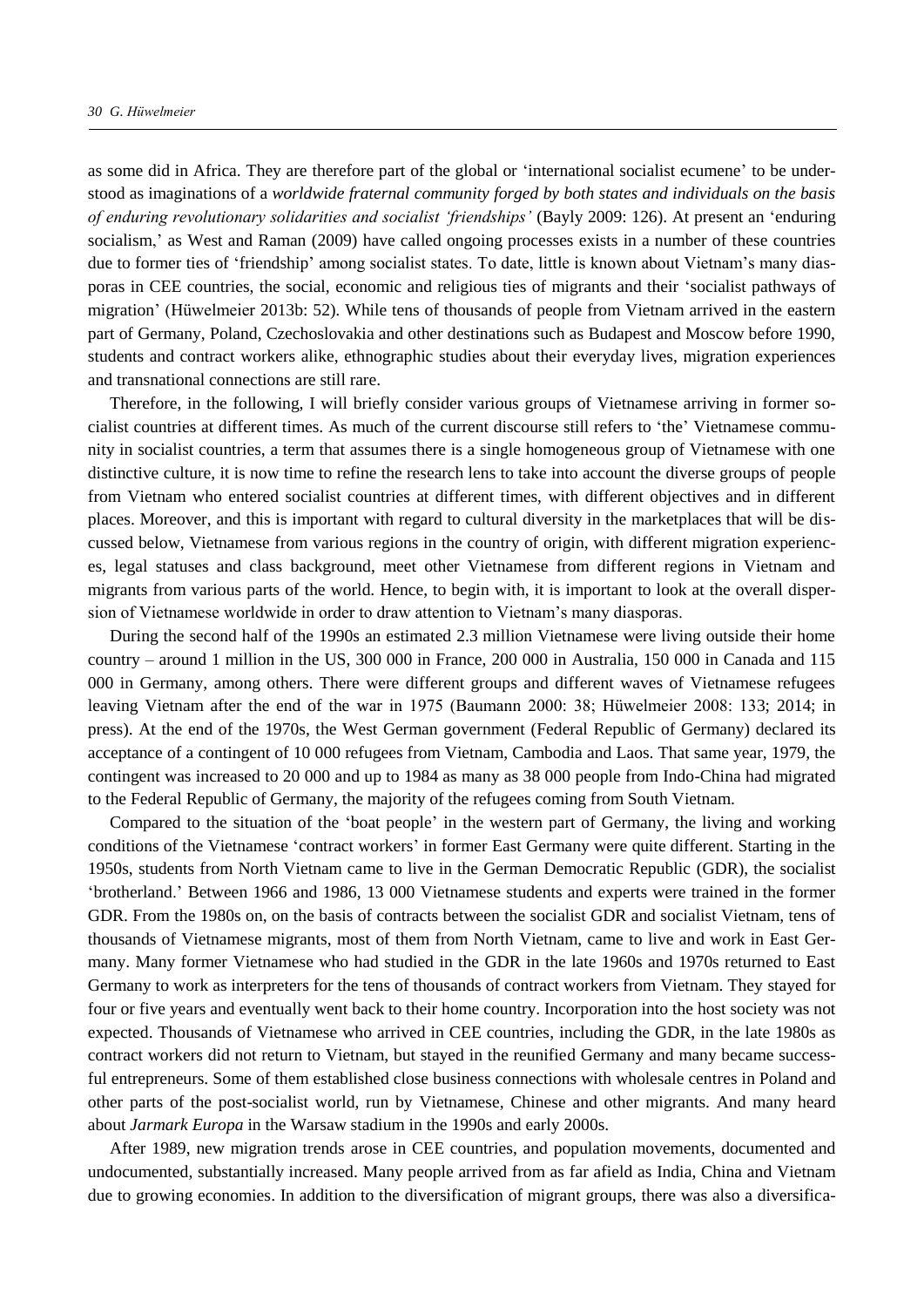tion of economic and political developments in various CEE countries. Migration scholars have drawn attention to the fact that until the beginning of the 1990s Poland did not accept foreign migrants (Okólski 2000). However, Poland became a country of transit migration and a whole range of 'illegal migration' strategies (Okólski 2000), in particular due to its location as an immediate neighbour of Germany, the most desired destination in Europe (Iglicka, Sword 1999; Okólski 2000: 60). Insofar as people from Vietnam were involved in trafficking migrants, there were indications of *semi-slave work at final destination to repay the 'debt'* (Okólski 2000: 62). With regard to Poland as ultimate destination, *migrants originate mostly from Vietnam* (*ibidem*: 63). In addition to Vietnamese migrants coming directly from Vietnam to Poland, a number of Vietnamese citizens also entered Poland from Germany. These migrants had been contract workers in the now no longer existent GDR and were threatened with deportation to Vietnam. This group of Vietnamese from Germany was not legally allowed to enter Poland, nor were they legally allowed to work there (*ibidem*: 64).

Migration scholars largely accept that migrants tend to maintain a certain degree of attachment to their home countries. However, a number of studies still focus on issues such as integration or adaptation to the host county, in particular when it comes to the economic situation of Vietnamese people in CEE countries (Szymańska-Matusiewicz 2014). While the 'integration' and 'assimilation' debate is still very prominent in many policy-oriented studies, which often focus on one or several particular minority ethnic groups, there is a need to think beyond the ethnic lens (Glick Schiller, Caglar Guldbrandsen 2006) and to be aware of methodological nationalism (Wimmer 2009). This does not mean no longer studying single ethnic groups, but consciously taking into account the manifold relationships migrants create with their co-ethnics, with other migrants in and outside the host country, and with locals. Focusing on ethnic and cultural diversity and asking where and how people from various countries live and work together poses new challenges to anthropology and related disciplines. Taking a transnational perspective, exploring shifting boundaries and cross-border practices that are very much part of the everyday lives of migrants enriches our understanding of processes of migration. When the nation-state is no longer conceived of as the container model of society (although it will remain very powerful), research on migration will become more significant. By following the people, the goods, the ideas and the money across borders (Appadurai 1996) social scientists have been exploring the everyday lives of mobile people and their manifold transregional ties for about 20 years. As long ago as the early 1990s American scholars developed the idea of transmigrants, creating and maintaining *multiple relations – familial, economic, social, organizational, religious, and political that span borders. Transmigrants take action, make decisions, and feel concerns, and develop identities within social networks that connect them to two or more societies simultaneously* (Glick Schiller *et al.* 1992: 1–2). Taking into account theoretical approaches to transnationalism (Levitt, Glick Schiller 2004) and cosmopolitanism (Hannerz 1990), I have argued elsewhere for the concept of 'socialist cosmopolitanism' (Hüwelmeier 2011) in order to better understand the creation and maintenance of Vietnamese cross-border ties during the Cold War period. However, migration was not just unidirectional. For example, a group of East German architects became transmigrants as well, living in Vietnam for some years while constructing a socialist city after the American War in Vietnam (Schwenkel 2012). Thus, the analysis of cultural and political encounters in the Cold War period contributes to our understanding of 'socialist transnationalism.'

Although immigration to Poland, at least from the 1960s until the beginning of the 1990s, was statistically not significant (Iglicka 2000: 1243), government-sponsored programmes of 'socialist cooperation' with Vietnam generated a movement of students from that country with long-term consequences. The academic exchange programmes encouraged young Vietnamese to graduate in Poland and, like Vietnamese students who arrived in the GDR or in Czechoslovakia in the socialist period, many of them held important positions in their country of origin after their return. In Poland, 'the majority' of Vietnamese students (Iglicka 2000: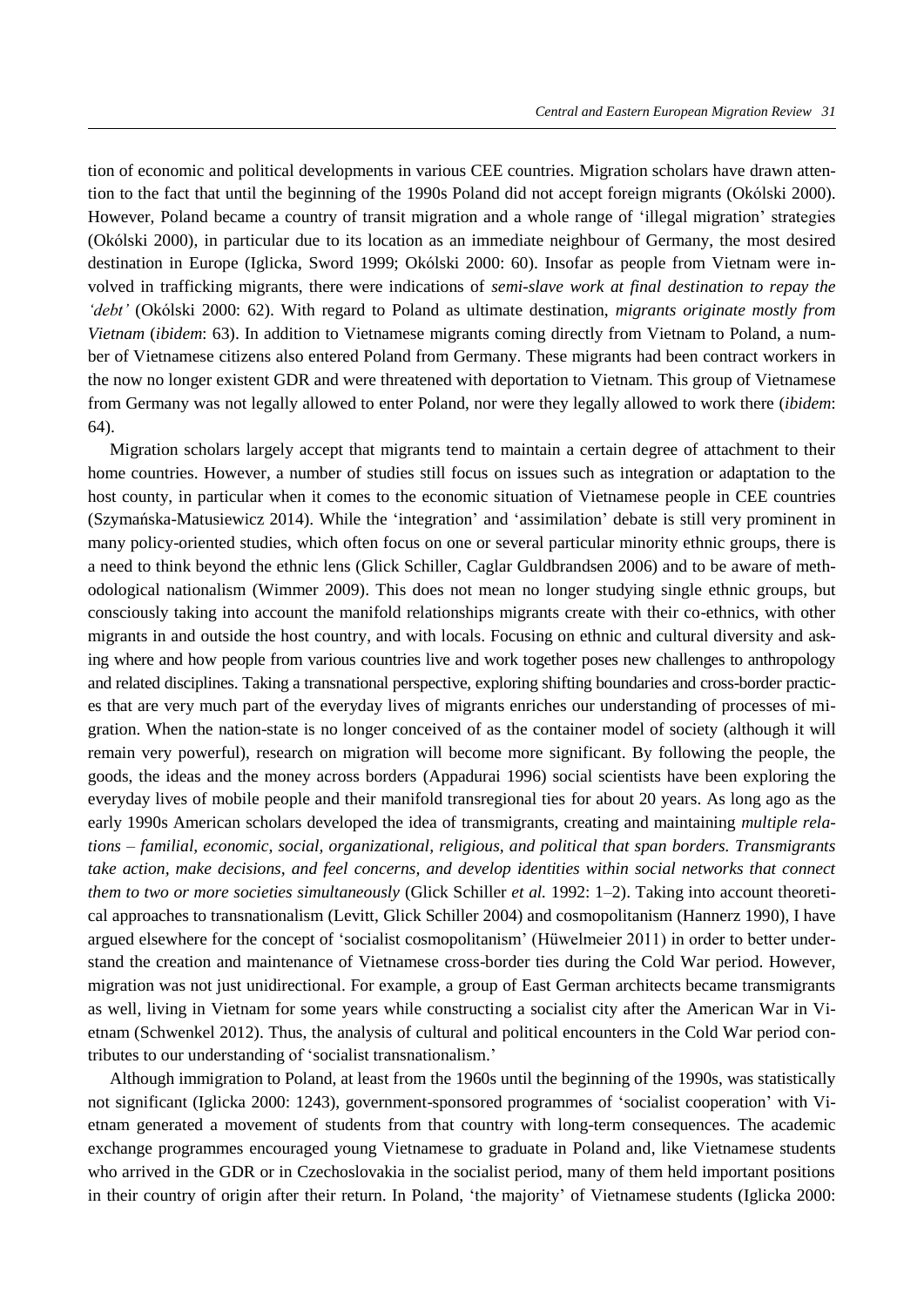1245) went back to Vietnam. However, according to Ewa Nowicka (in this volume), some of them did not return to Vietnam, contrary to instructions from the communist authorities of their country. From the 1970s to the mid-1980s, about 200 students from Vietnam arrived in Poland every year, and, due to state policy, most of them returned to Vietnam after completing their degrees. In the 1990s, some of these Vietnamese returned to Poland, and from that time on, complex migration networks were established with subsequent migration from Vietnam (Halik 2000; 2001). There were no bilateral agreements about the sending of contract workers from Vietnam to Poland until the end of communism, but agreements were signed between the GDR and the Socialist Republic of Vietnam (Hüwelmeier 2014), and between Czechoslovakia and Vietnam (Hlinčíková, in this volume; Hüwelmeier, in press). An estimated up to 35 000 Vietnamese are living in Poland and of these, according to the Office for Foreigners, 11 696 do have residence permits. Between 1994 and 2001, between 3 000 and 7 000 Vietnamese arrived in Poland every year (Szymańska-Matusiewicz 2014). However, due to 'socialist internationalism,' migration from Vietnam to Poland had started decades before (Szulecka 2012: 169) and probably some of the former students were among those who returned to Poland in the 1990s.

After 1989 an increasing number of Vietnamese citizens applied for work-permit visas, and therefore came legally to Poland (Iglicka 2000: 1248; Iglicka 2001a). By 1996 they were the second-largest group (after Ukrainians) by number of visas with work permit granted and since 1997 Vietnamese have been the largest. Those Vietnamese who came as non-documented migrants legalised their stay through marriage with a Polish citizen or applied for a permanent residence permit. At the end of 1995, according to sources from the Office for Repatriation and Foreigners in Poland, Vietnamese were the third-largest group of immigrants receiving residence permits, and from 1996 until mid-1999 they were the second-largest group (Iglicka 2000).

# **From** *Jarmark Europa* **to Commodity City<sup>2</sup>**

Vietnamese represent the biggest immigrant group in Warsaw (Górny, Grabowska-Lusińska, Lesińska, Okólski 2010: 157) and have transformed *the urban space by rendering it conspicuously multicultural* (Piekut 2012: 209). One of the reasons why Vietnamese and other migrant groups became economically successful was the establishment of a huge market in Poland's capital. The *Jarmark Europa* in the Warsaw stadium was one of the first huge markets created in an East European city after the fall of the Berlin Wall. It provided employment for more than 6 500 people, about 3 000 of them considered to be foreigners (Iglicka 2001b). Moreover, about 60 000 people found work linked to bazaar activities, such as in factories producing goods for trading (Okólski 1998: 16). Many of those who later became successful entrepreneurs had their first experiences of trading in this place (Sword 1999). Bazaars of this type exist in many CEE countries. In Warsaw, the *Jarmark Europa* near the city centre (called 'stadium' in the vernacular), Europe's biggest bazaar, was the melting pot of the city: Vietnamese, Poles, Russians and others sold goods in this market after the breakdown of the socialist economy, yet Africans, Chinese, Indians and Central Asians were also among the traders. The place was built between 1953 and 1955; its name, 10th Anniversary Stadium, refers to the then ten years of the existence of the Republic of Poland. In the 1980s it lost its significance as a sports centre and after 1989, the government rented the stadium to a company which ran the *Jarmark Europa*, visited by 100 000 people every day (Sulima 2012: 241). This trading location has since been transferred to the suburbs, as the Stadium bazaar was demolished in 2008 to make way for a new stadium for the European soccer championship of 2012, hosted by Poland and the Ukraine. Some years before the demolition, Chinese, Vietnamese and Turkish investors purchased huge areas of land in a small village about 30 kilometres south of Warsaw, in Wólka Kosowska, literally 'on the meadows,' but with excellent access by road to other regions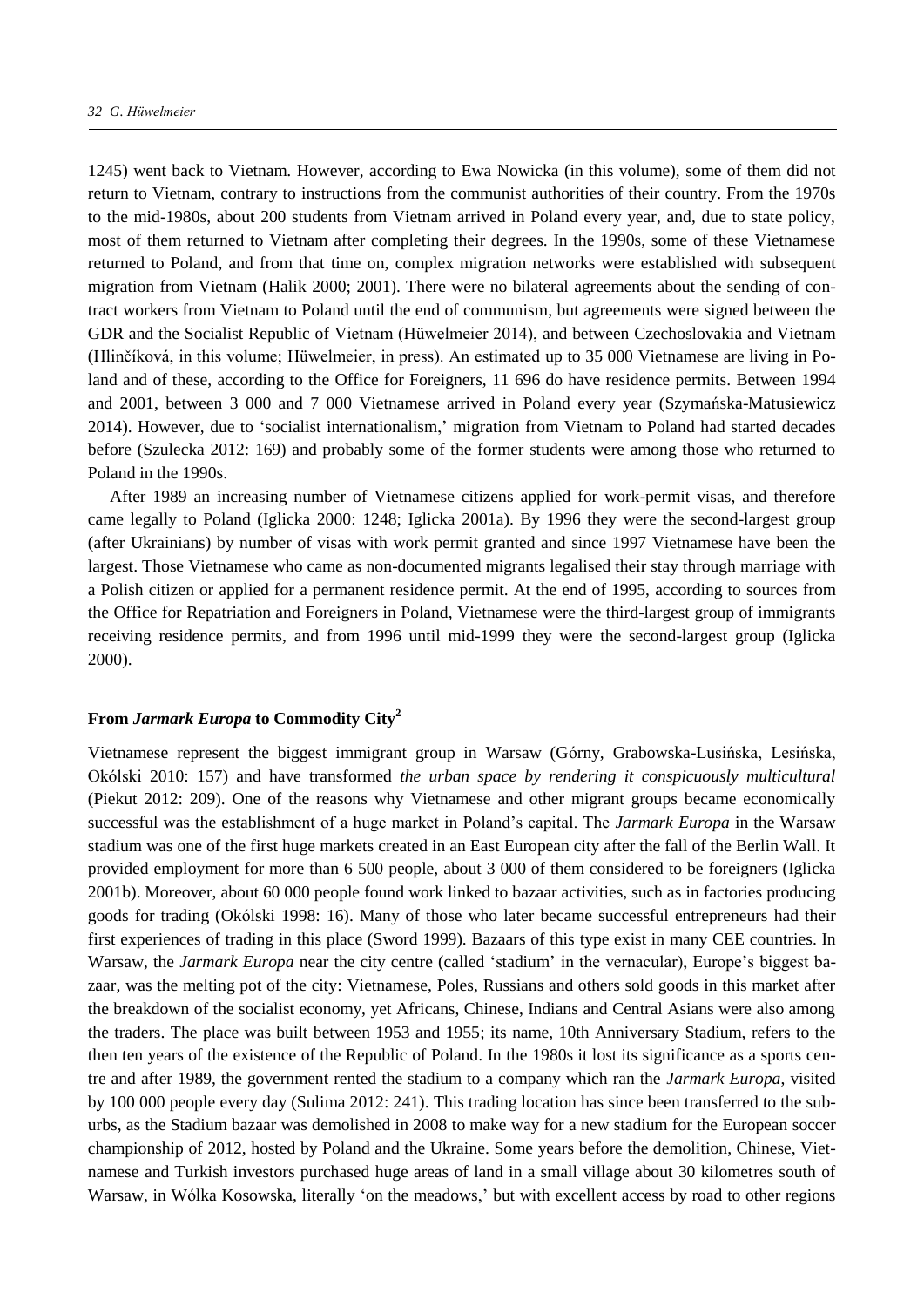and countries. The investors established new global trade centres, with about 2 000 stores (for a detailed description see Klorek and Szulecka 2013).

Whether the *Jarmark Europa* was originally established by members of the 'Vietnamese intelligentsia,' university graduates and doctoral students who had been living in Poland in the socialist period and who in the early 1990s saw an opportunity to make some easy money from street trading, is not yet clear. During my fieldwork in Wólka Kosowska, Vietnamese people told a somewhat different story. Some female Vietnamese traders in today's huge bazaar in Wólka Kosowska claimed to be the first to have started *Jarmark Europa*. According to their narratives, a group of several hundred women arrived in Poland from Vietnam in the year 1989 to work in the garment industry in Łódź. Although there were no Vietnamese contract workers in Poland before 1989, as there were no contracts at state level, Mrs Ha, one of my informants in Wólka Kososwska, reported that about 300 Vietnamese came to Łódź shortly before the fall of the Berlin Wall under a private agreement between two companies in Poland and Vietnam. As these women had rapidly established production and trading networks in the textile industry, they quickly moved to Warsaw after the collapse of communism, appropriating public space in the former stadium, together with some successful Chinese traders.

*Jarmark Europa* soon became a multicultural site in the middle of the post-communist city of Warsaw, attracting thousands of vendors and customers as well as tourists, and becoming known as Europe's largest open-air market. Thousands of traders sold pirated CDs, T-shirts, video tapes and even weapons. Minze Tummenscheit's movie *Jarmark Europa*, first screened at the Berlin international film festival in 2004, illustrated some of the results of the eastward enlargement of the EU in 2004 from the perspective of those who remained outside. Many female traders also came from various parts of the former Soviet Union, travelling long distances as suitcase traders to transport their goods to Warsaw. Called *tschelnoki* in Russian, they embarked on a mobile existence between home town and bazaar; many were academics on low salaries who decided to become small-time traders, others were retired or unemployed. Some of the female traders travelled as far as 700 kilometres, for example from Penza, southeast of Moscow; or from Brest, the border city between Poland and Belarus. As these cases illustrate, gender issues are of great importance in researching processes of economic integration (Kindler, Szulecka 2013). Women who became traders in post-socialist bazaars (Hüwelmeier 2013a) created 'transnational spaces of empowerment and agency' (Morokvasic 2004: 19).

Transnational ties were maintained by a multitude of agents; the multi-ethnic dimension of global post- -socialist bazaars is thus of special interest. 'Commodity City,' which replaced *Jarmark Europa*, hosts traders from various world regions and is run by Vietnamese, Chinese and Turks. Similarly, Prague's *Sapa* market, run by Vietnamese, includes many wholesalers from various other countries (Hüwelmeier, in press). In Berlin, the *Dong Xuan* Centre, a global bazaar in the eastern part of the city, is run by Vietnamese and accomodates traders from ndia, Pakistan, China and many other countries (Hüwelmeier 2013b) These places are all characterised by ethnic and religious diversity, with occasional mutual animosities on the one hand, and solidarities on the other hand, according to the local, regional or global issues. Tensions and conflicts, even protests and strikes within marketplaces challenge the somewhat exotic image of these localities, and this is particularly true in regard to 'ethnic' conflicts.

In 'Commodity City' in Wólka Kosowska, friction between Chinese and Vietnamese flared when the Chinese management of one of the three huge bazaars in this locality raised the stall rents, leading to organised protests in 2009, 2010 and 2011 by market traders, and even a one-day strike. On that day, Polish, Turkish, Vietnamese and some Chinese traders blocked the main road to the wholesale area. Security guards financed by the Chinese management used batons and tear gas to break up the demonstration. The protest highlighted the fact that migrants from various backgrounds are willing to gather collectively in a host coun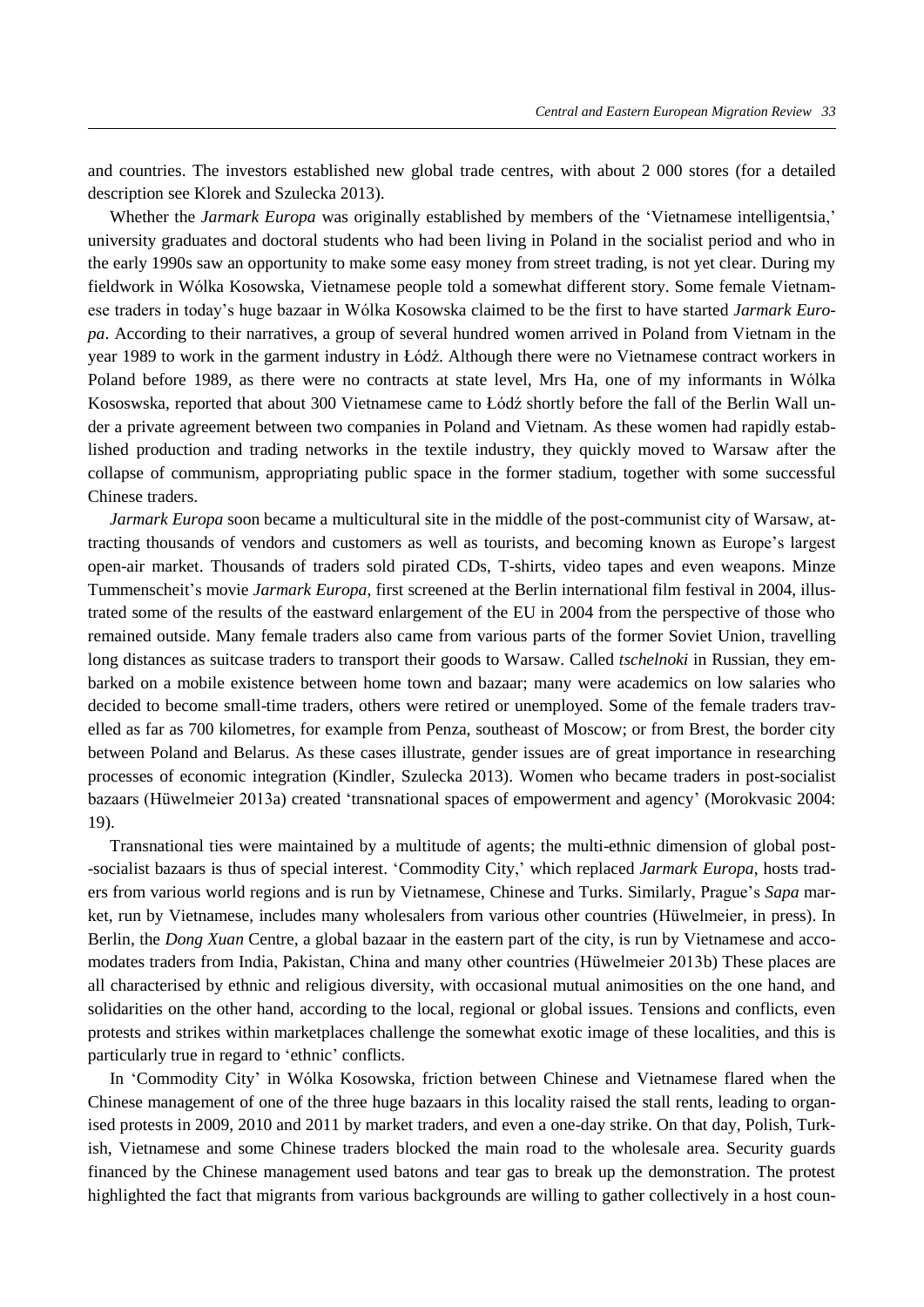try to protest against unjust rent increases by the management. Issues such as power and class are also highlighted: different status groups such as the Chinese management on the one hand and a multi-ethnic group of traders on the other hand do not share the same interests. This is also true of new protests: in July 2012 a strike was organised by Vietnamese stall holders against the Vietnamese board of one of the bazaars in Wólka Kosowska, whose managers were planning not only to raise rents but also to demand a new deposit (Klorek, Szulecka 2013: 16).

Similarly to markets in Berlin and Prague, in Commodity City, the Vietnamese employ not only their co-ethnics, but also local people. For example, Vietnamese traders hire Polish shop assistants from the nearby villages. Relations between village people and foreigners seem to be quite relaxed, as I was told by some of the traders and by the local representative of the Ministry of Foreign Affairs in Wólka Kosowska, who reported that even marriages between villagers and Vietnamese had taken place. A number of Vietnamese families have settled in Wólka Kosowska or nearby villages, and their children attend the local kindergarten and school. However, according to a report on the 'migrant economic institution' in Wólka Kosowska, there are also negative voices from Poles regarding the presence of 'foreigners' (Klorek, Szulecka 2013: 26).

Recent transborder mobilities include not only new migrants, particularly from the centre of Vietnam to CEE countries, but also Vietnamese who had been living in the Czech Republic and then moved to Poland, as trading conditions had been poor in recent years. Due to intra-EU mobility, *in the year 2009, 69 out of 71 Vietnamese arriving to Poland from other EU countries were former residents of the Czech Republic* (Szymańska-Matusiewicz 2014: 5). This information accords with the experiences of some of the traders I met in the bazaar in 'Commodity City.' After business deteriorated at the Czech border – not least due to new border politics following the accession of the Czech Republic to the Schengen area in 2007 – a number of Czech Vietnamese decided to live in Poland and to work as shop assistants in the bazaars. As these cases illustrate, the nation-state remains important in the decision-making processes of migrants involved in trading (Iglicka 2008). To ward off bad luck and economic failure, many Vietnamese turn to religious practices to be blessed by the spirits.

#### **A Ho Chi Minh shrine in the bazaar pagoda**

Like many other migrants in the global world, Vietnamese transfer their religious practices across borders (Hüwelmeier, Krause 2010; Hüwelmeier 2015b). Temples and pagodas are established in post-socialist diasporas (Hüwelmeier 2013a), and small altars are erected in the traders' places of business to ask spirits and gods for protection. In some of the stores in Wólka Kosowska, as in Vietnamese shops in the *Dong Xuan* Centre in Berlin and in the *Sapa* market in Prague, the visitor will recognise small altars – normally placed near the till or the entrance – where the spirit of the place (*ong tho dia*) and the spirit of wealth (*ong than tai*) are venerated (Hüwelmeier 2008: 140). n addition to these popular religious practices, parts of the Vietnamese community in Warsaw established a Buddhist pagoda and a 'house of culture' near *Jarmark Europa* in the 1990s, in an area rented by a Vietnamese businessman very close to the river Vistula, where many of the retailers left their goods in small storerooms and containers. After the demolition of *Jarmark Europa*, the area was abandoned. In March 2012 I visited this desolate place near the newly built stadium. This urban space looked like a kind of ghost town, where the ruins of the pagoda and the 'house of culture' could still be seen, just two minutes' walk from the most famous new soccer stadium in the city of Warsaw.

After the demolition of the stadium, a Buddhist lay group started thinking about a new place for a pagoda. In 2012 they bought a plot of land, a meadow with a barn on it, close to the new Commodity City and therefore near the multi-ethnic market in Wólka Kosowska. The barn was transformed into a religious place and a group of elders, according to my interviewees, took care of the Buddhist statues which were transported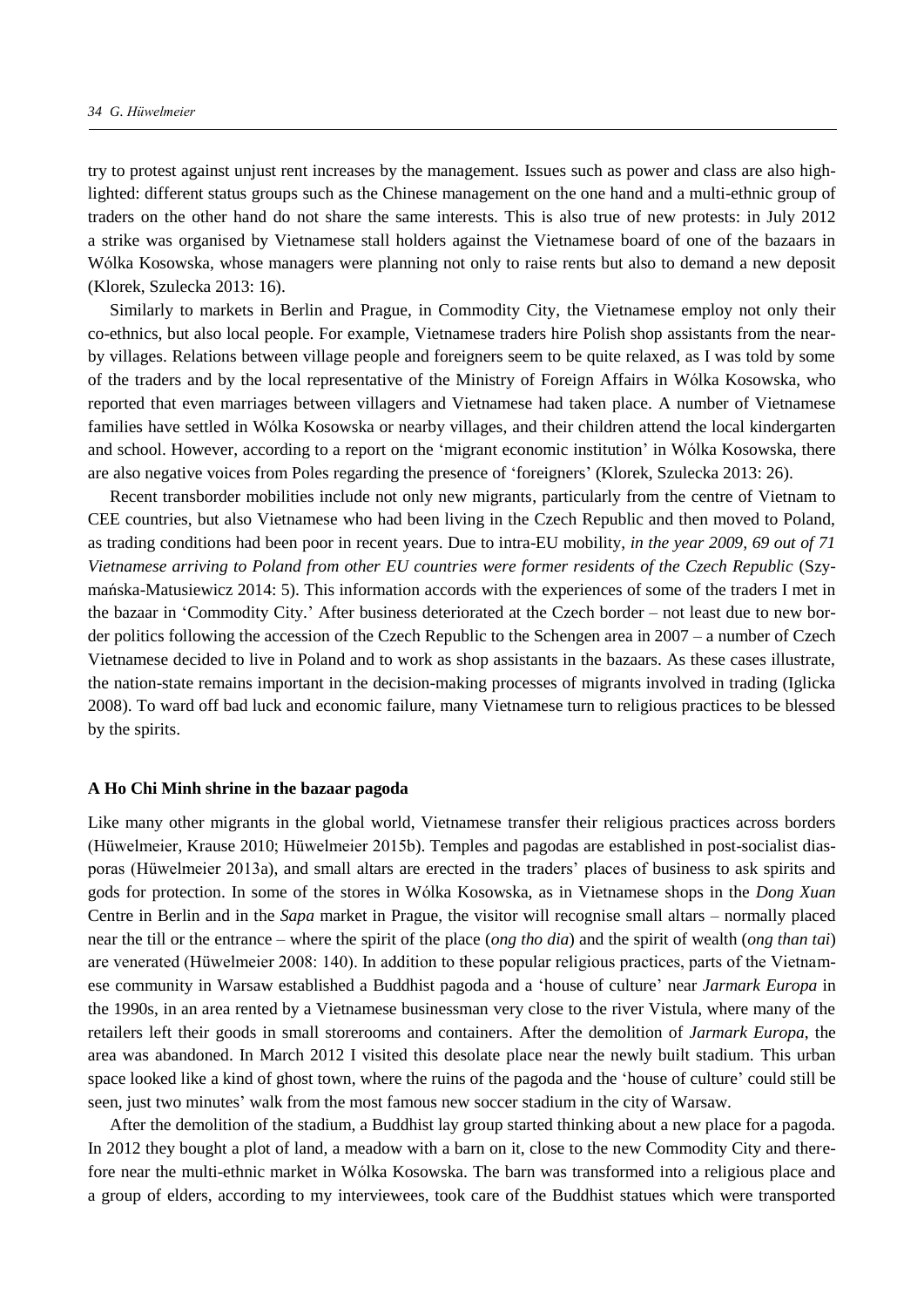from the very first pagoda to the barn after the demolition of the stadium. When I visited the 'barn pagoda' in 2012, I talked to a monk from Vietnam and the chairman of the Buddhist Vietnamese community. The chairman told me that a new pagoda is planned for the meadow near the barn, but the congregation was still waiting for more donations and for permission from the authorities to construct the building. Plans of the new pagoda, designed by a Vietnamese architect, were prominently displayed, together with photos from the inauguration ceremony of the temporary barn pagoda. The monk from Vietnam was also travelling to other Vietnamese Buddhist pagodas in Eastern European countries, such as Berlin, Dresden and Prague. That way he was creating and maintaining transnational religious ties, connecting people and places (Hüwelmeier 2013a). During our encounter, which took place in the barn pagoda, a group of about 30 Vietnamese women, most of them traders from the Wólka Kosowska bazaar, were sitting on the floor, waiting for the monk to continue the religious ritual.

In March 2014, as part of the Global Vietnamese Diaspora pre-conference programme in Warsaw, I had the chance to revisit this place. A bus tour was organised by the conference planning group to places where Vietnamese were trading, among them Wólka Kosowska. We also visited two new places of worship near Commodity City. One was the newly established pagoda on the site of the barn pagoda that I had visited two years before. It had been renamed *Chua Nhan Hoa* and was at the bare brickwork stage, while the community was still waiting for more donations, as the chairman, whom I had also first met two years previously, told me. They had already spent 2 million US dollars on the purchase of the plot of land and the partial construction of a new two-storey building. A monk from Vietnam was still living in the barn and the religious ceremonies were being performed in the makeshift place. After having been invited for a cup of tea, fruit and cookies, and having taken photos from a shrine dedicated to recently deceased Vo Nguyen Giap (in October 2013), who was a General in the Vietnam People's Army and a politician, the group left for the second pagoda.

Unlike the *Chua Nhan Hoa* barn pagoda, the second place, called *Chua Thien Phuc*, was already fully functioning as a 'proper' pagoda. In an ordinary family house at the margins of a village, some kilometres away from the first pagoda, about 20 members of the lay community received the group of scholars warmly. The owner of the place, absent during our visit, is a Vietnamese who had established the very first pagoda, *Chua Thien Viet*, and House of Culture near the Stadium bazaar in the 1990s. After the demolition of the stadium he became bankrupt and returned to Vietnam, according to rumours within the Vietnamese community. However, it seems that he had come back to Poland again. I was told that his daughter died recently and he donated this place in her memory and transformed it into the *Chua Thien Phuc* pagoda.

After lighting incense in front of the Buddha altar on the first floor, we were taken to the garden, where we gazed at the altar of the *hung kings* as well as the adjacent altar for Ho Chi Minh in one of the two garden houses. In Vietnam, the *hung kings* are celebrated as the religious and political leaders until 258 BC, ruling an area of what is now North Vietnam and part of southern China. Every year, high-ranking politicians visit the temples of the *hung kings*, about 80 kilometres from Hanoi, to pay their respects to the ancestors and founders of the Vietnamese nation (Lauser 2008: 148). As recently as 2007 the Vietnamese government announced a new public holiday to celebrate the *hung kings* and to express gratitude to the ancestors of the Vietnamese people. Seeing an altar dedicated to the *hung kings* in Poland came as something of a surprise for most members of the group, as the non-Polish scholars attending the conference had never seen such a shrine in the post-socialist world before. In the same garden house an altar is dedicated to 'Uncle Ho,' as Vietnam's revolutionary leader Ho Chi Minh is called by many Vietnamese. Flowers had been laid on his altar, and incense burnt as our group arrived. Particularly impressive was a larger-than-life statue of the prime minister (1945–1955) and president (1945–1969) of the Democratic Republic of Vietnam (North Vietnam) erected in the garden of the pagoda at the edge of a remote village about 20 kilometres from Poland's capital. Ho Chi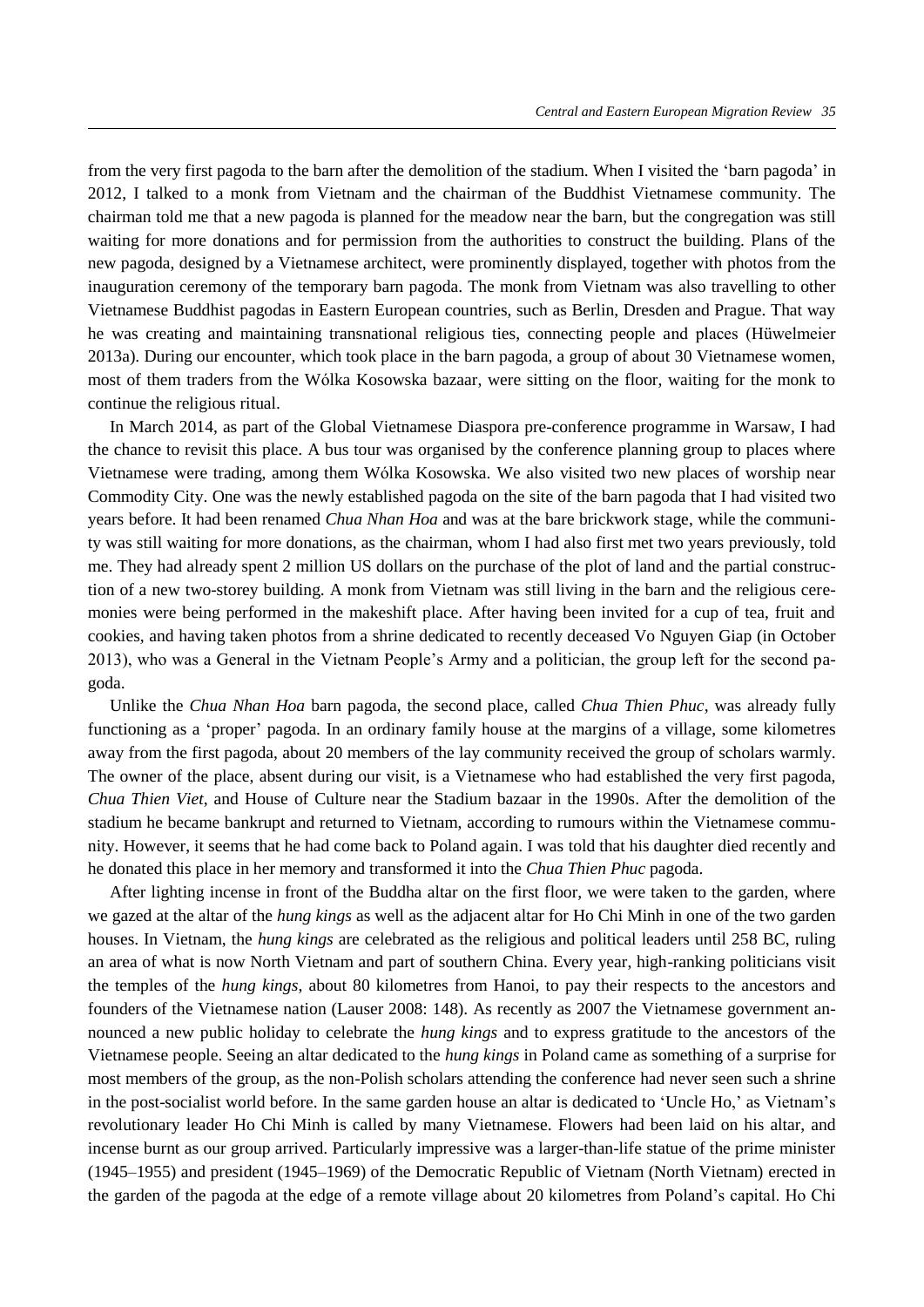Minh in fact visited Poland in 1957, but it has taken many decades for the spirit of Uncle Ho to truly arrive in this former 'socialist brotherland.'

A highlight of our visit to the *Chua Thien Phuc* pagoda was the performance of a *len dong* spirit possession ritual, or to use the term currently preferred, a *hau dong* (Endres 2011: 13) ceremony in a second garden house, where a temple dedicated to the mother goddesses, was established. The religion of the mother goddesses, *Dao Mau*, and its accompanying spirit possession ritual *len dong* (mounting the medium) or *hau dong* (a medium's service) was long considered superstition by the Vietnamese government. However, it is now tolerated in contemporary Vietnam and even performed in the US Vietnamese diaspora (Fjelstad 2010; Fjelstad, Thi Hien Nguyen 2011). During my fieldwork trips to Hanoi over the past few years, I have taken part in a number of *len dong* ceremonies, which sometimes last up to ten hours. These popular religious rituals involve groups of followers in public and private temples. Votive paper offerings, burnt for the spirits, food offerings and *chau van* musicians are an integral part of the performance in Hanoi (Hüwelmeier, in press). The majority of participants were women, most of them traders. Mrs Mai,<sup>3</sup> who began her initiation as a medium in Vietnam, has lived in Poland for many years, and is both a trader and a medium in the Warsaw pagoda. Four assistants were helping her to dress up during the ritual, and the *chau van* music, a crucial element of trance singing and dancing which is performed by a group of musicians in Vietnam, was played on a cassette recorder in the garden pagoda in Wólka Kosowska. Similarly to the performances in Hanoi, the medium, the incarnation of the deity, distributed goods and money, throwing US dollars and Vietnamese dong to the visitors. Having received *loc* (blessed gifts) from the spirits and shared a meal with the group of followers, the conference participants left for Warsaw.

## **Conclusion**

The Vietnamese have used 'socialist pathways of migration,' to forge and maintain social, economic and political ties with their home country and with people in many other places, both before and after the collapse of communism. Multi-ethnic bazaars in Berlin, Warsaw and Prague, created after the fall of the Berlin Wall, are transnationally connected by travelling Vietnamese businesspeople and market managers, and also through 'cultural events' such as beauty contests. Transregional ties are strengthened by personal contacts between traders in neighbouring countries, and finally, Buddhist monks from Vietnam create religious ties between Berlin, Prague, Warsaw and Hanoi, visiting each place to perform religious rituals in the bazaar pagodas (Hüwelmeier 2013a).

As this contribution has illustrated, there is no such thing as *the* Vietnamese diaspora. Rather, Vietnamese in all Eastern European countries are characterised by diversity at many levels (Vertovec 2007). They are internally divided by class, political activities, access to power, education, gender, family background, region of origin, and time of arrival. Vietnamese are not an isolated group to be studied without taking into account the manifold social relations with locals, as well as with Chinese, Africans, Pakistanis and Indians.

This ethnographic study has indicated that transnational social practices and globe-spanning political solidarities in the Cold War period and after the fall of the Berlin Wall were established long before new communication technologies, and the reduced costs of transportation intensified cross-border ties. According to ongoing debates on 'methodological nationalism' (Wimmer, Glick Schiller 2002), the study of social and historical processes cannot be contained within the borders of individual nation-states. Transborder activities between countries in the socialist bloc were already quite significant, but after 1989, traversing multiple cultural spaces became much more important in what are now called post-socialist societies. The thousands of Vietnamese from rural areas who arrive as new migrants in former socialist countries or as students in places such as London, Paris and New York, are contributing to an ever-widening diversification.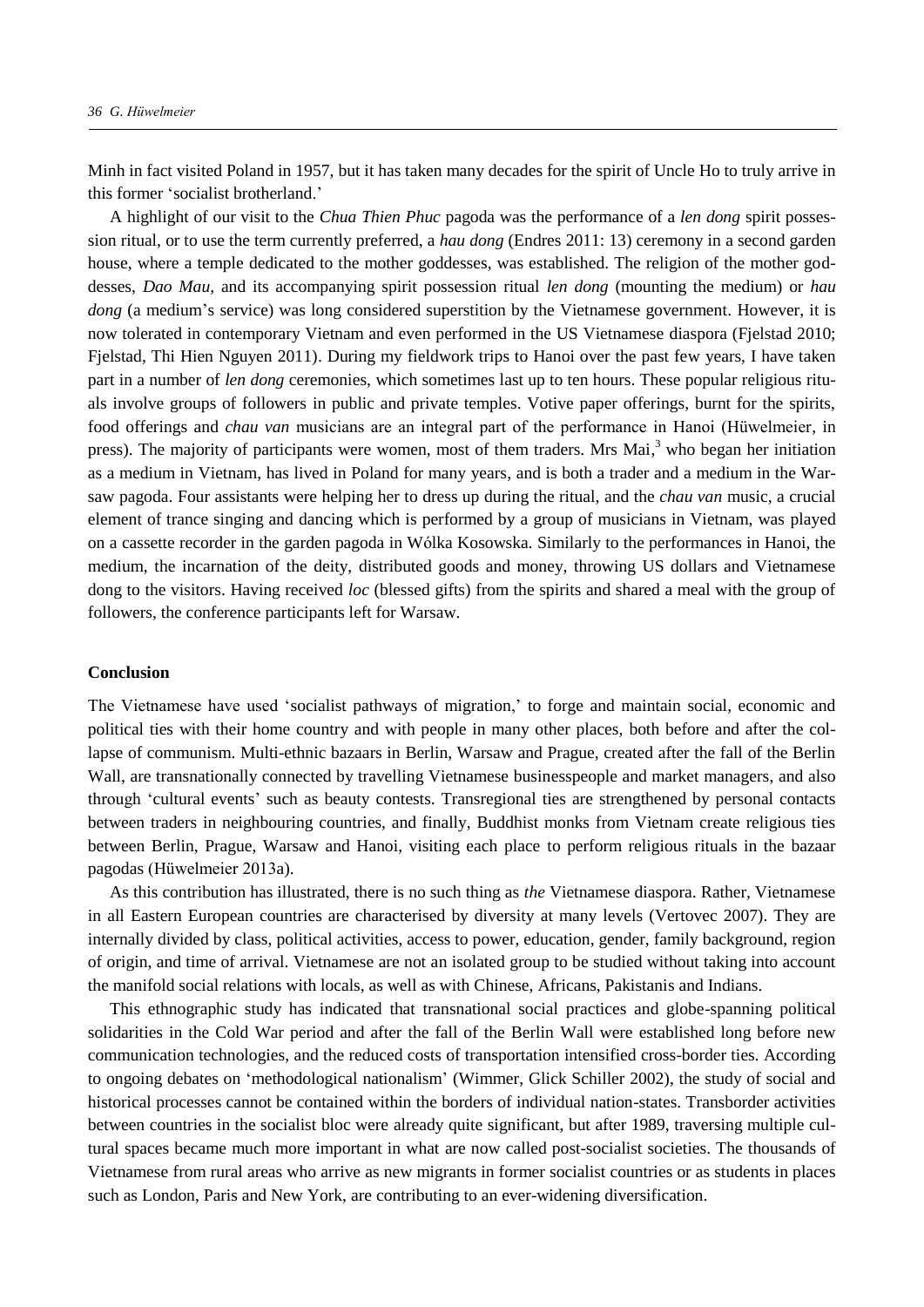## **Notes**

<sup>1</sup> This article is based on the research project *The Global Bazaar – Marketplaces as Localities of Social and Economic Inclusion*, funded by the German Research Foundation (HU 1019/3-1). I carried out multisited ethnographic fieldwork in marketplaces between 2011 and 2015 in Berlin, Warsaw, Prague and Hanoi.

 $2<sup>2</sup>$  I noticed the term 'Commodity City' on a display board near the road in Wólka Kosowska.

<sup>3</sup> This is a pseudonym.

### **References**

- Appadurai A. (1996). *Modernity at Large. Cultural Dimensions of Globalization*. Minneapolis and London: University of Minnesota Press.
- Baumann M. (2000). *Migration – Religion – Integration. Buddhistische Vietnamesen und hinduistische Tamilen in Deutschland.* Marburg: Diagonal Verlag.
- Bayly S. (2009). Vietnamese Narratives of Tradition, Exchange and Friendship in the Worlds of the Global Socialist Ecumene, in: H. G. West, P. Raman (eds), *Enduring Socialism. Explorations of Revolution & Transformation, Restoration & Continuation*, pp. 125–147. New York, Oxford: Berghahn Books.
- Endres K. (2011). *Performing the Divine. Mediums, Markets and Modernity in Urban Vietnam*. Copenhagen: Nordic Institute of Asian Studies (NIAS) Press.
- Fjelstad K. (2010). Spirited Migrations. The Travels of *Len Dong* Spirits and Their Mediums, in: G. Hüwelmeier, K. Krause (eds), *Travelling Spirits. Migrants, Markets, and Moralities*, pp. 52–66. London: Routledge.
- Fjelstad K., Thi Hien Nguyen (2011). *Spirits without Borders. Vietnamese Spirit Mediums in a Transnational Age*. New York: Palgrave Macmillan.
- Glick Schiller N., Basch L., Blanc-Szanton C. (eds) (1992). *Towards a Transnational Perspective on Migration: Race, Class, Ethnicity, and Nationalism Reconsidered.* New York: New York Academy of Sciences.
- Glick Schiller N., Caglar A., Guldbrandsen, T.C. (2006). Beyond the Ethnic Lens: Locality, Globality, and Born-Again Incorporation. *American Ethnologist* 33(4): 612–633.
- Górny A., Grabowska-Lusińska ., Lesińska M., Okólski M. (eds) (2010). *Immigration to Poland: Policy – Employment – Integration.* Warsaw: Wydawnictwo Naukowe Scholar.
- Halik T. (2000), Vietnamese in Poland: Images from the Past, Present and Future, in: F. E. I. Hamilton, K. Iglicka, *From Homogeneity to Multiculturalism. Minorities Old and New in Poland*, pp. 225–240. School of Slavonic and East European Studies (SSEES) occasional papers 45. London: UCL Press.
- Halik T. (2001). New Patterns in Vietnamese Migration. The Case of Vietnamese Migration to Poland in the 1990s, in: J. W. Dacyl (ed.), *Challenges of Cultural Diversity in Europe*, pp. 189–213. Stockholm: CEIFO.
- Hann C., Hann I. (1992). Samovars and Sex on Turkey's Russian Markets. *Anthropology Today* 8(4): 3–6.
- Hannerz U. (1990). Cosmopolitans and Locals in World Culture. *Theory, Culture & Society* 7(2): 237–251.
- Hiebert D., Rath J., Vertovec S. (2014). Urban Markets and Diversity: Towards a Research Agenda. *Ethnic and Racial Studies*: 1-19.
- Hlinčíková M. (2015). The Social Integration of Vietnamese Migrants in Bratislava: (In)Visible Actors in Their Local Community. *Central and Eastern European Migration Review* 4(1): 41–52.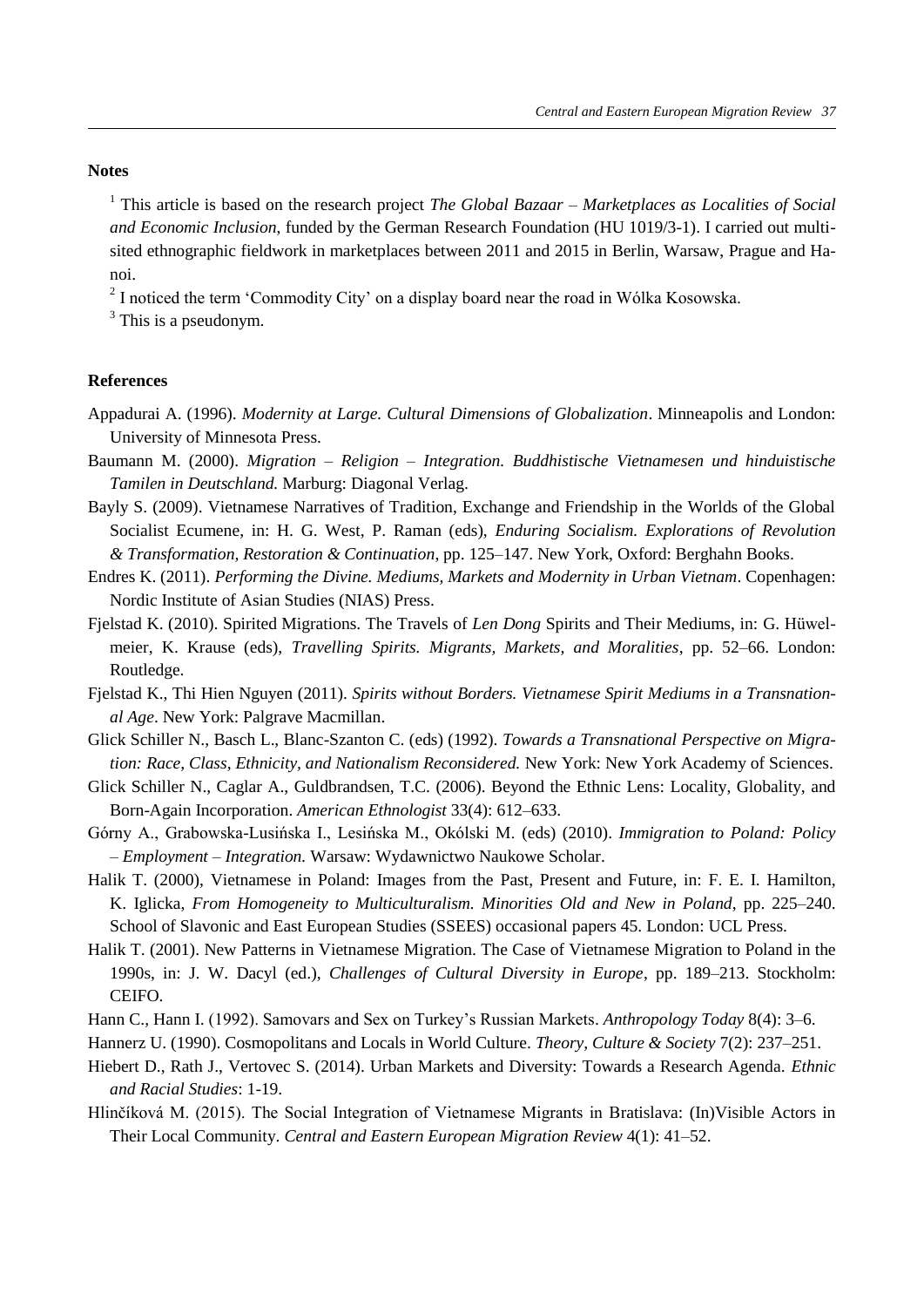- Hüwelmeier G. (2008). Spirits in the Market Place –Transnational Networks of Vietnamese Migrants in Berlin, in: M. P. Smith, J. Eade (eds), *Transnational Ties: Cities, Identities, and Migration*, pp. 131–144. CUCR Book Series, Volume 9. New Brunswick, London: Transaction Publishers.
- Hüwelmeier G. (2011). Socialist Cosmopolitanism Meets Global Pentecostalism. Charismatic Christianity among Vietnamese Migrants in Germany. *Ethnic and Racial Studies* 34(3): 436–453.
- Hüwelmeier G. (2013a). Bazaar Pagodas Transnational Religion, Postsocialist Marketplaces and Vietnamese Migrant Women in Berlin. *Gender, Religion and Migration*. *Religion and Gender* 3(1): 75–88.
- Hüwelmeier G. (2013b). Post-Socialist Bazaars. Diversity, Solidarity and Conflict in the Marketplace. *Laboratorium*: *Russian Review of Social Research* 5(1): pp. 42–66.
- Hüwelmeier G. (2014). Transnational Vietnamese Germany and Beyond, in: S. Hahn, S. Nadel (eds), *Asian Migrants in Europe. Transcultural Connections,* pp*.* 225–240*.* Göttingen: Vandenhoeck and Ruprecht.
- Hüwelmeier G. (2015a). *Cell Phones for the Spirits.* Ancestor worship and ritual economy in Vietnam and its diasporas. Under review.
- Hüwelmeier G. (2015b). New Media and Traveling Spirits: Pentecostals in the Vietnamese Diaspora and the Disaster of the Titanic, in: H. Behrend, A. Dreschke, M. Zillinger (eds), *Trance-Mediums and New Media*, pp. 100–115. New York: Fordham University Press.
- Hüwelmeier G. ((in press). Mobile Entrepreneurs. Transnational Vietnamese in the Czech Republic, in: H. Cervinkova, M. Buchowski, Z. Uherek (eds), *Rethinking Ethnography in Central Europe*. Palgrave Macmillan.
- Hüwelmeier G., Krause K. (eds) (2010). *Traveling Spirits. Migrants, Markets, and Mobilities*. New York: Routledge.
- Iglicka K, Sword K. (eds) (1999). *The Challenge of East–West Migration for Poland*, London: University of London, School of Slavonic and East European Studies.
- Iglicka K (2000). *Ethnic division on emerging foreign labor markets in Poland during the transition period*. CMR Working Papers 35. Warsaw: Centre of Migration Research, University of Warsaw.
- Iglicka K. (2001a). Migration Movements from and into Poland in the Light of East West European Migration. *International Migration* 39(1): 1–32.
- Iglicka K. (2001b). Shuttling from the Former Soviet Union to Poland: From 'Primitive Mobility' to Migration. *Journal of Ethnic and Migration Studies* 27(3): 505–518.
- Iglicka K. (2008). *Schengen's New Eastern Border and Irregular Immigration in and out of Poland*. Area: Demography, Population and International Migrations. API 49/2008. Online: http://www.realinstitutoelca no.org/wps/wcm/connect/9ecdbe004f018b8fb971fd3170baead1/ARI49-
	- 2008\_Iglicka\_Immigration\_Poland\_Schengen.pdf?MOD=AJPERES&CACHEID=9ecdbe004f018b8fb97 1fd3170baead1 (accessed: 25 June 2015).
- Kindler M., Szulecka M. (2013). The Economic Integration of Ukrainian and Vietnamese Migrant Women in the Polish Labour Market. *Journal of Ethnic and Migration Studies* 39(4): 649–671.
- Klorek N., Szulecka M. (2013). Migrant Economic Institutions and Their Environmental Influence: A Case Study of Trade Centers Located in Wólka Kosowska. Research Report. ARE 3/2013. Online: http://interwencjaprawna.pl/docs/ARE-313-Wolka-Kosowska-en.pdf (accessed: 25 June 2015).
- Lauser A. (2008). Ahnen, Götter, Geister in Vietnam und der Diaspora. Ein transnationales Forschungsfeld, in: A. Lauser, C. Weissköppel (eds), *Migration und religiöse Dynamik. EthnologischeReligionsforschung im transnationalen Kontext*, pp. 147–173. Bielefeld: Transkript Verlag.
- Levitt P., Glick Schiller N. (eds) (2004). Transnational Perspectives on Migration: Conceptualizing Simultaneity. *International Migration Review* 38(145): 595–629.